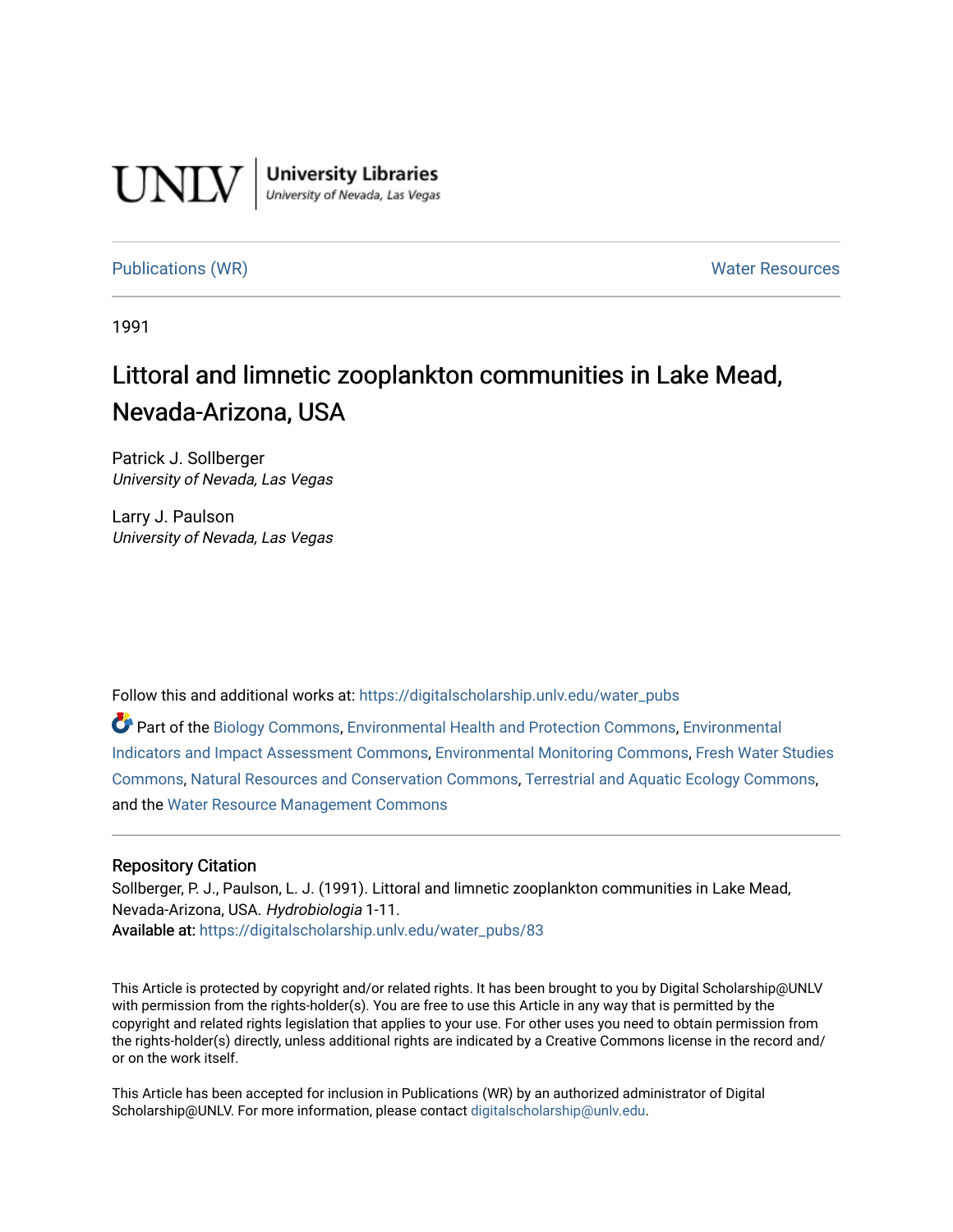JOB;NAME: No Job Name PAGE: 1 SESS: 5 OUTPUT: Fri Oct 11 09:52:14 1991 /gannia/een/kap/201/020/819 SPARESE <sup>T</sup> *''•'•••'.;•.,<.•>•,..;* for vour,information only, please retain

2370

1991

 $\mathbf{1}$ 

*Hydmbiolagia* 0: 1-11, 1991. © 1991 *Kluwer Academic Publishers. Printed in Belgium.*

> $\mathcal{L}(\mathcal{L}^{\mathcal{L}})$  , and the set of  $\mathcal{L}^{\mathcal{L}}$ in seri

Littoral and limnetic zooplankton communities in Lake Mead, Nevada-Arizona, USA 30 iliyo qa

# Patrick J. Sollberger<sup>1</sup> & Larry J. Paulson

*Lake Mead Limnological Research Center, University of Nevada, Las Vegas, Las Vegas, 89154 NV, USA;* ' *Current address; Southern Nevada Water System. 243 Lakeshore Rd., Boulder City, NV89005, USA*

Received 27 March 1990; in revised form 9 July 1991; accepted 26 July 1991

*Key words:* littoral, limnetic, species richness, zooplankton abundance, phyloplankton biomass, fish abundance

### Abstract >

Zooplankton were collected from adjacent littoral and limnetic sites in Lake Mead, Nevada-Arizona, USA. Limnetic species dominated both littoral and limnetic zooplankton communities; littoral species rarely exceeded 2% of monthly total zooplankton densities. Low species richness of littoral taxa and high similarity in species composition between littoral and limnetic habitats appeared to result from uniform horizontal physical and chemical environments, due to horizontal mixing, and from the absence aquatic macrophytes. .

Significant differences in spatial distribution occurred in phytoplankton biomass, total zooplankton density, and fish abundances; highest concentrations of these factors occurred nearest an inflow high in nutrients and progressively declined farther below the inflow. These factors generally showed no significant difference between adjacent littoral and limnetic sites. Large variation also occurred in sea sonal zooplankton community structure among some sites.

# Introduction

Zooplankton are typically considered either lit toral or limnetic (Edmondson, 1959; Hutchinson, 1967; Wetzel, 1983; Pennak, 1978). Limnetic communities are frequently dominated by clado cerans, copepods, and rotifers (Pennak, 1957, 1978; Hutchinson, 1967). Particular cladocerans (Smyly, 1952; Straskraba, 1964; Lemly & Dim mick, 1982a) and rotifers (Pennak, 1966) gener ally dominate littoral habitats where macrophytes arc present. Calanoid copepods are less abun-

HYDR/9976

dant among vegetation and Gerhs (1974) sug gested that secretions or physical effects of *Potamogeten* inhibit survival and reproduction of *Diaptomus clavipes.* Slraskraba (1964) and Pen nak (1966) found that cyclopoid copepods gen erally occurred in low abundance in weedbeds. However, Cryer & Townsend (1988) found cy clopoid copepods had greater concentrations in littoraJ areas than in limnetic areas. The density of aquatic vegetation largely determines the di versity and abundance of littoral zooplankton (Straskraba, 1964; Pennak, 1966; Lemly & Dim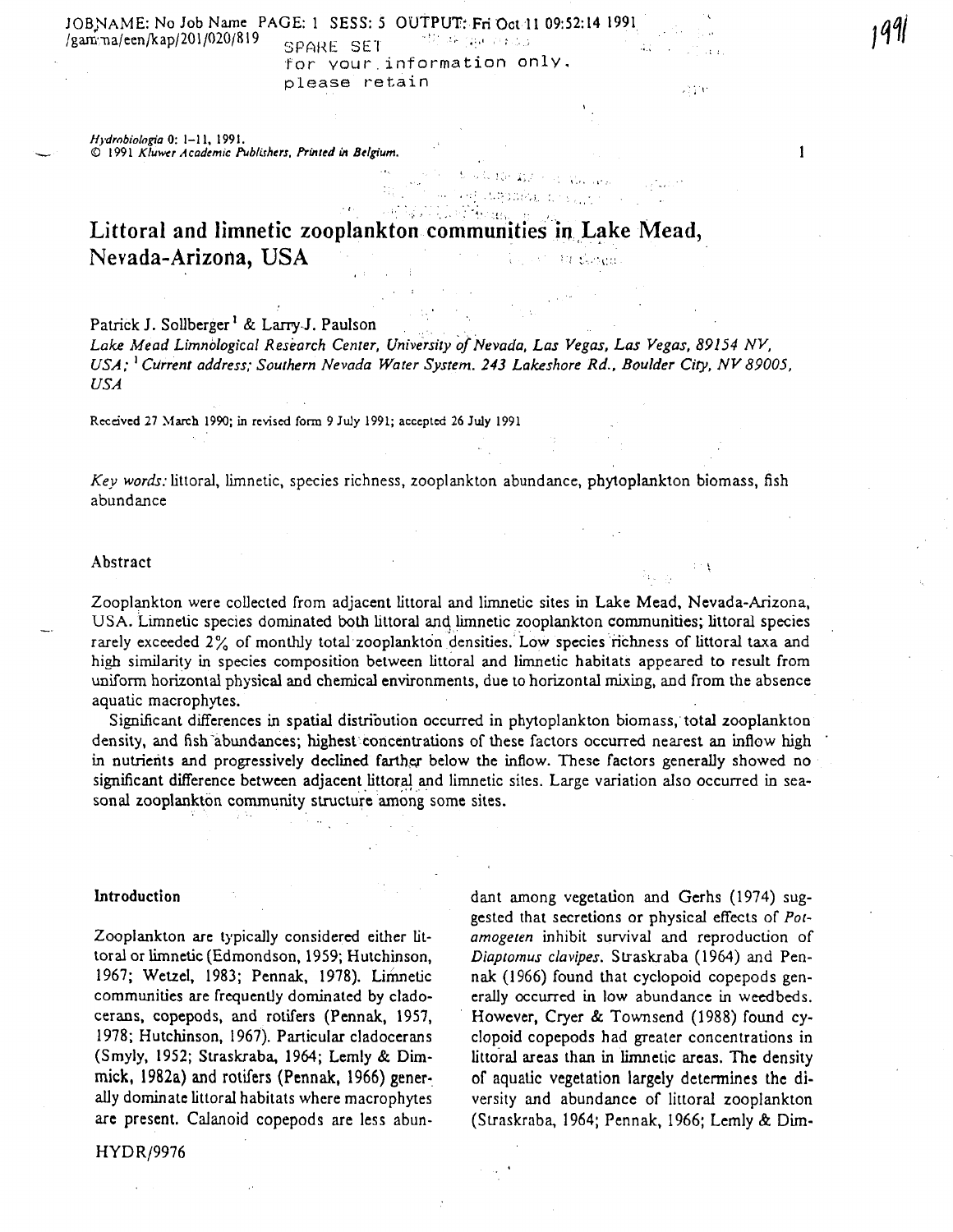$\mathbf{2}$ 

mick, 1982a). Common littoral species are usu ally poorly represented in littoral areas lacking vegetation and in such areas species composition and abundances resemble that of adjacent lim netic areas (Smyly, 1952; Smirnov, 1963; Strask raba, 1964; Stolbunova & Stolbunov, 1981; Lemly & Dimmick, 1982a, b).

Variability in zooplanklon horizontal distribu tion, however, may be greatly influenced by en vironmental conditions other than aquatic vege tation. Meyer (1984) reported equal numbers of *Daphnia pulex* in the limnetic zone and the littoral-limnetic interface during times of unlim ited food availability. When phytoplankton be came scarce, it was found grazing predominantly in outer margins of the littoral zone. *Chydonts sphaericus* followed a similar pattern, but ranged farther into the vegetation zone when food was scarce.

Advection by wind can concentrate plankton in down-wind areas along lake edges (George & Edwards, 1976). Hart (1976) noted that copepodite and adult *Pseudodiaptomus hessei* were benthic during the day and were generally undis turbed by wind-induced surface currents. During their migration upward at night, *P. hessei* was dis persed down-wind by surface currents. Naupliar stages that always lived near the surface were influenced by wind activated surface currents during the night and by slightly deeper counter currents during the day (Hart, 1976).

Effects of fish predation also can influence the distribution of zooplankton (Jakobsen & Johnsen, 1987; Cryer & Townsend, 1988). Cryer &Townsend (1988) found that limnetically asso ciated taxa abundantly occupied the lake periph ery as a result of large numbers of fish and the ability of fish to feed more efficiently in openwater than in stands of vegetation. During years having fewer fish, zooplankton showed a greater limnetic distribution (Cryer & Townsend, 1988). Siebeck (1980) suggested that limnetic species which be come horizontally disoriented and wander in shore migrate back offshore during the day by optically distinguishing differences in light inten sities between openwater and shoreline areas.

HYDR/9976

k, 1923.). Common literation geodes are uses the and microcontistenas zoothalation communications and such that a boundaries are used as the standard and such a denoted a standard and such a denoted and such a standard an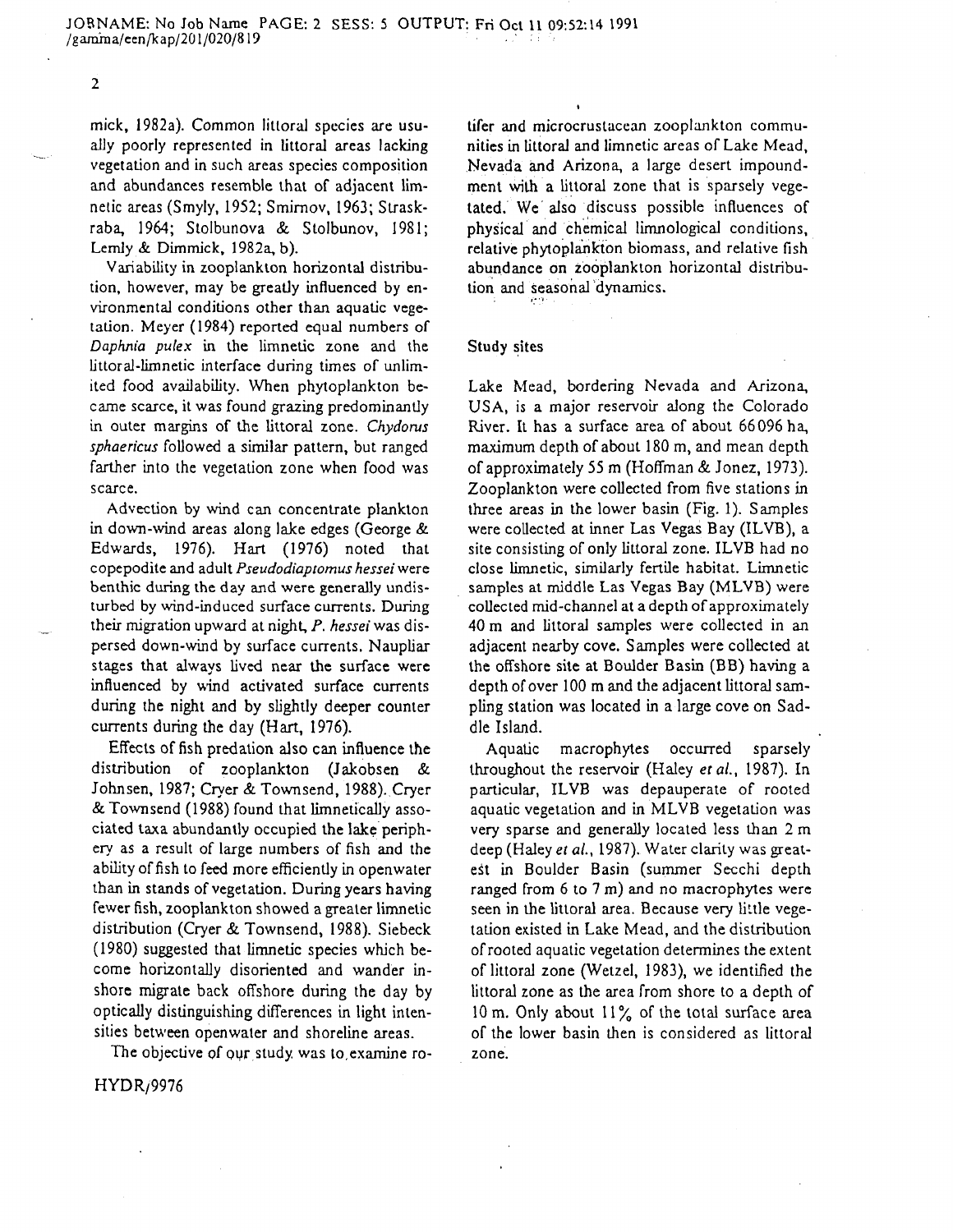Sampling Stations

**Black Isl** 1 - Inner Las Vegas Bay Littoral Middle Las Vegas Bay 3 - Limnnetic Middle Las Vegas Bay  $\cup$   $\cup$   $\cup$  Lake Mead 4 - Limnetic Boulder Basin Saddle Island 5 - Littoral Boulder Basin Boulder Beach Ν Lake Mead  $1.2$ approximate scale

*Fig. I.* Map of Lake Mead showing littoral and limnetic sampling stations in the lower basin.

Km

HYDR/9976

 $\overline{\mathbf{3}}$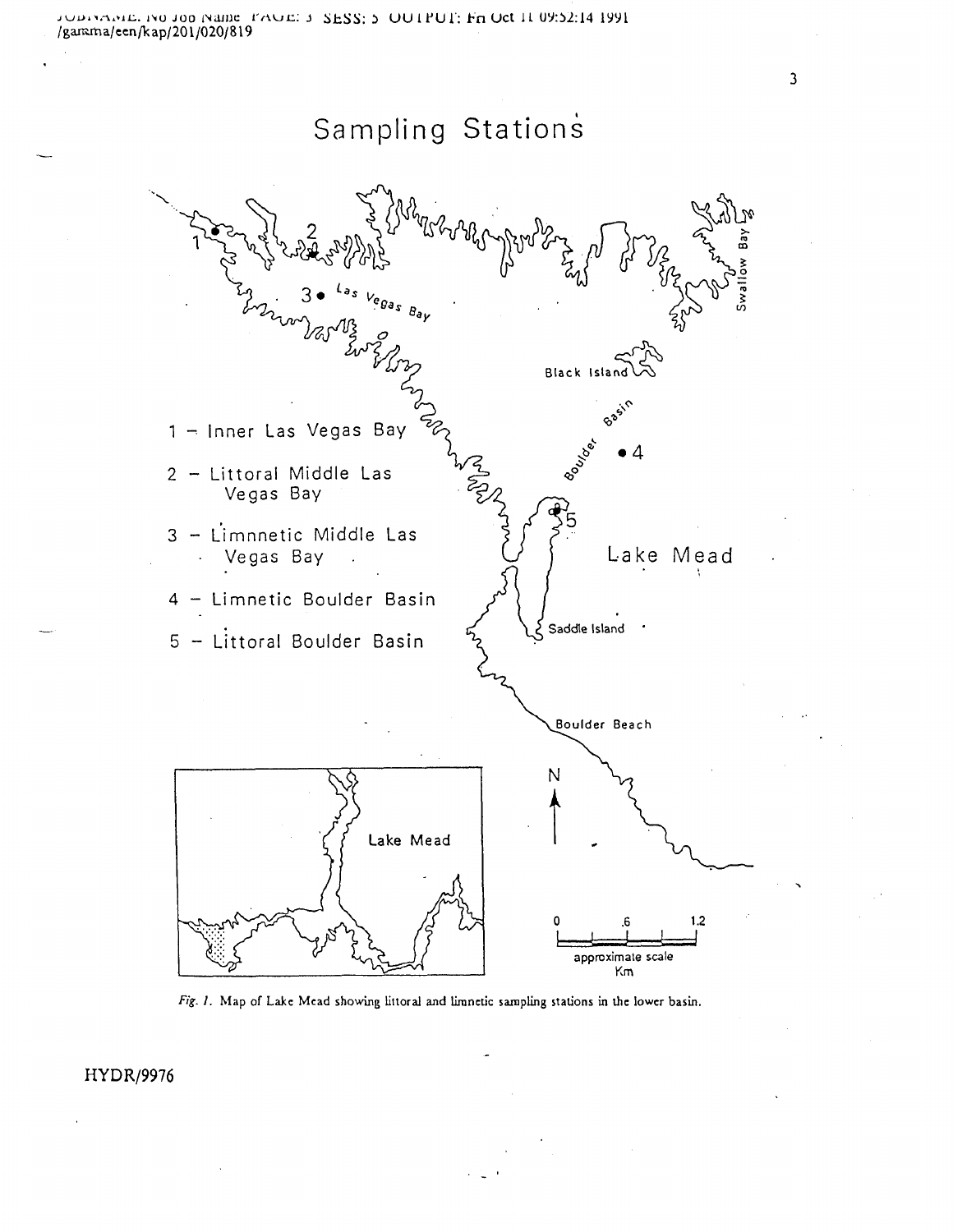#### $\overline{\mathbf{4}}$

# **Methods**

Littoral and limnetic zooplankton communities were collected at 1, 3, 5, 7, and 10m. Littoral samples were collected where bottom depth was 10 m. Samples were collected using a pump sam pler with a clearance rate of 20  $1 \text{ min}^{-1}$ . One end of a hose (1.6 cm inner diameter) was attached to the pump and the opposite end had a double plexiglas plate with a 2.5 cm gap to collect an even draw of water. Twenty liters of water were filtered through an 80  $\mu$ m mesh plankton net and zooplankton were preserved in 4% formalin sucrose solution. Before samples from succeeding depths were collected, the first 20 1 of water were discarded to flush the hose of organisms from the previous depth. Samples were collected monthly from July 1984 to June 1985 and between 0800 and 1300 hrs. Entire contents of each sample were counted except for particularly dense samples, where three separate 1 ml subsamples were counted and an average count was taken. Zoop lankton communities were compared from water column averages (0 to 10m).

Chlorophyll fluorescence was measured for each sample using a Turner Designs flow-through fluorometer to estimate relative phytoplankton bi omass (see Heaney, 1978). Water temperature, dissolved oxygen, conductivity, and pH were measured with a Hydrolab Model 8000 Water Quality Analyser at each sampling depth. A Fu runo Model FM-22A echolocator was used to record fish at each station. Echolocation transects of at least 500 m were run from adjacent limnetic to littoral sites at a constant boat velocity of about 8 km h~ '. Relative abundance of fish was then estimated from echograms following the proce dure of Wilde & Paulson (1989) by scoring from 1 (no fish) to 5 (maximum relative fish abun dance).

Friedman two-way ANOVA by ranked blocks (Zar, 1974) was used to evaluate monthly spatial differences among physical and chemical param eters, relative phytoplankton fluorescence, rela tive fish abundance, and zooplankton densities. Newman-Kuels multiple range test using stan dard errors appropriate for ranked blocks were

HYDR/9976

used to compare conditions between adjacent lit toral and limnetic sampling sites. Relationships of zooplankton density with limnological parame ters, relative phytoplankton fluorescence, and relative fish abundance were determined using Spearmans rank correlation. A Sorensen Simi larity Index was used to determine percent simi larity in species composition among stations.

# Results

# *Physical and chemical conditions*

Average (0 to 10 m) temperature, dissolved oxy gen, and pH showed no spatial heterogeneity *(P>* 0.05 for each parameter). Thermal stratifica tion developed during summer with the thermo cline between 7 and 12m. Summer epilimnetic temperature averaged  $25.2C \pm 0.7$  (SD) and pH averaged  $7.9 + 0.4$  (SD). Dissolved oxygen averaged 8.9 mg  $1^{-1}$  ± 0.9 (SD) and at no time did the upper 10 m become anoxic at any station. Almost complete vertical mixing occurred during winter. Temperature (0-10 m) averaged 12.9C *±* 0.7 (SD) and dissolved oxygen and pH averaged 9.2 mg  $1^{-1}$  = 0.7 (SD) and 7.7  $\pm$  0.3 (SD), respectively.

Conductivity, however, varied significantly among stations ( $P < 0.001$ ). ILVB had the highest summer conductivity averaging  $1275 \mu m$ hos cm<sup> $-1\pm$ </sup>79 (SD). Littoral and limnetic MLVB stations, however, showed no statistical differ ence  $(P > 0.20)$  and summer values averaged 1043  $\mu$ mhos cm<sup>-1±</sup> 64 (SD). Conductivity was uniform between littoral and limnetic BB sites  $(P>0.50)$  and during summer averaged 985  $\mu$ mhos cm<sup>-1±</sup>71 (SD). During winter, conductivity was low at all sites and averaged 906  $\mu$ mhos cm<sup>-1</sup> = 44 (SD).

# *Relative phytoplankton biomass and fish abundance*

Phytoplankton fluorescence showed significant variation among sites *(P<* 0.001). Fluorescence was highest at ILVB and progressively declined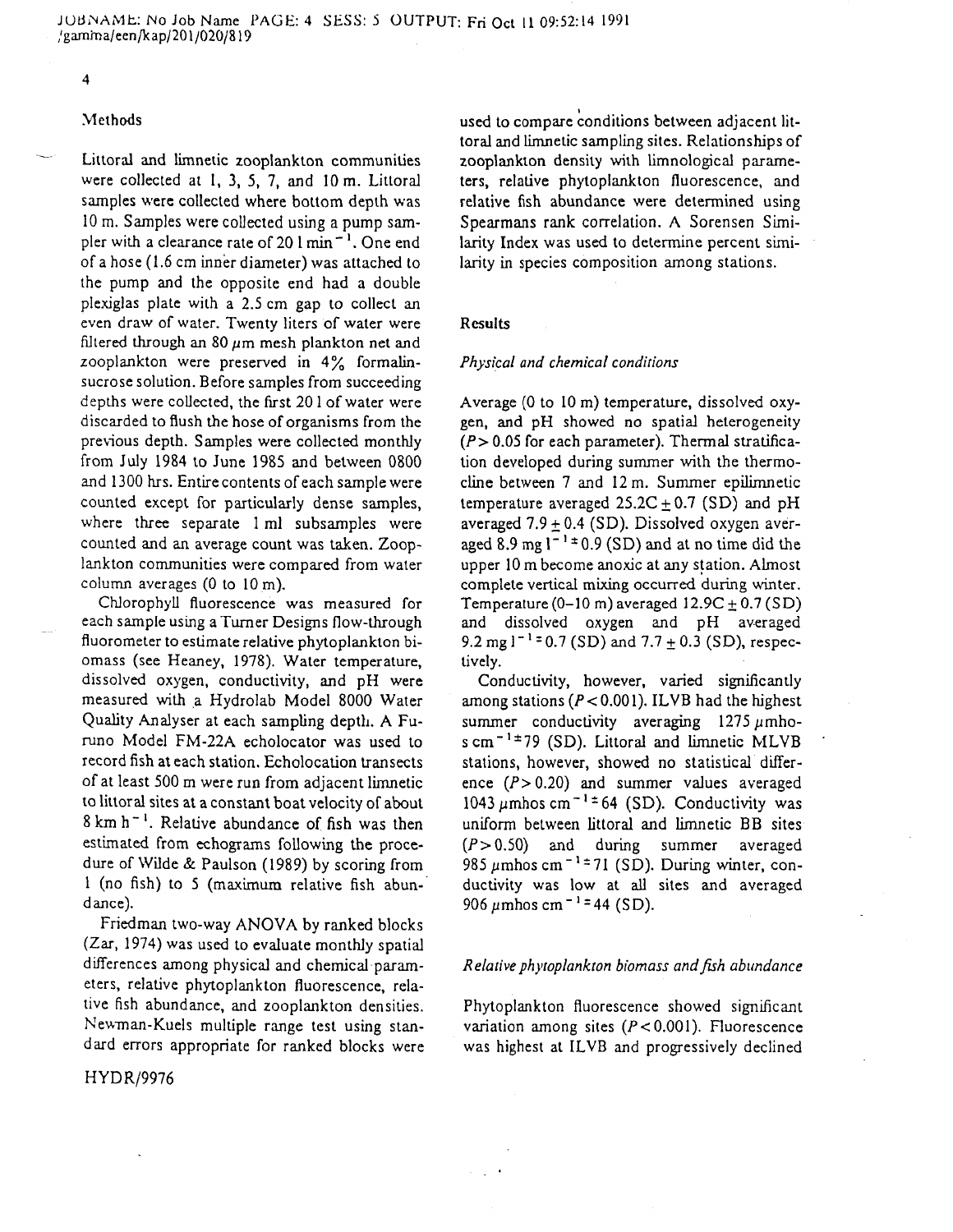at MLVB sites and BB sites. However, adjacent littoral and limnetic sites at MLVB ( $P > 0.20$ ) and at BB  $(P>0.20)$  sites had similar values. Seasonal fluorescence varied with maxima occurring during late spring and summer (Table 1).

Relative fish abundance also showed signifi cant spatial differences *(P<* 0.001). Adjacent lit toral and limnetic MLVB  $(P>0.20)$  and BB  $(P>0.50)$  sites showed no difference. Fish were more abundant at ILVB and progressively de clined at MLVB stations and BB stations (Ta ble 2).

# *Zooplankton species composition*

*A* diverse zooplankton community existed in Lake Mead. Species richness was greater for lim netic associated taxa (27 species) (Edmondson, 1959; Pennak, 1978) than littoral associated taxa (15 species). Littoral species comprised 2% or less of the total zooplankton density and occurred in about equal abundance between adjacent lit toral and limnetic sites. Only during June did littoral zooplankton, primarily the rotifer *Trichocerca cylindrica,* increase; littoral taxa ac counted for 40% of the total zooplankton density at ILVB and  $10\%$  and  $11\%$  at limnetic and littoral MLVB, respectively. No littoral species were found at BB sites during June.

Species composition generally was similar

*Table 1.* Relative phytoplankton fluorescence among littoral and limnetic sampling stations ia Lake Mead. Values are actual fluorescence measurements in arbitrary units.

| Month  | ILVB | Litt<br><b>MLVB</b> | Limn<br><b>MLVB</b> | Litt<br>ВB | Limn<br>BВ |
|--------|------|---------------------|---------------------|------------|------------|
| Jul.   | 34.2 | 8.0                 | 5.0                 | 0.5        | 0.7        |
| Sept.  | 2.2  | 0.8                 | 0.7                 | 0.6        | 0.8        |
| Nov.   | 0.9  | 1.1                 | 1.0                 | 0.9        | 1.0        |
| Dec.   | 1.0  | 0.8                 | 0.8                 | 0.6        | 0.7        |
| Jan.   | 0.9  | 0.8                 | 0.7                 | 0.7        | 0.8        |
| Feb.   | 1.1  | 0.8                 | 0.6                 | 0.5        | 0.8        |
| Mar.   | 3.0  | 1.2                 | 1.0                 | 0.8        | 0.7        |
| Apr.   | 1.7  | 1.0                 | 0.7                 | 0.6        | 0.6        |
| $M$ ay | 4.0  | 2.8                 | 3.4                 | 3.1        | 2.4        |
| Jun.   |      | 1.9                 | 3.0                 | 0.8        | 1.7        |

# HYDR/9976

| Table 2. Relative fish abundance among littoral and limnetic |
|--------------------------------------------------------------|
| sampling stations in Lake Mead. A one indicates no fish      |
| present and a 5 indicates the maximum relative abundance of  |
| fish recorded.                                               |

| Month | <b>ILVB</b> | Litt<br><b>MLVB</b> | Limn<br>MLVB | Litt<br>B <sub>B</sub> | Limn<br>ВB     |
|-------|-------------|---------------------|--------------|------------------------|----------------|
| Jul.  | 4           | 4                   | 5            | 2                      | 2              |
| Aug.  | 4           | 3                   | 3            |                        | 2              |
| Sept. | 4           | 3                   | 2            | 2                      | $\overline{2}$ |
| Oct.  | ٦           | 3                   | ٦            | $\mathbf{c}$           | 2              |
| Nov.  | S           | 3                   |              | 2                      | 2              |
| Dec.  | s           | 2                   |              | $\overline{2}$         | $\overline{2}$ |
| Jan.  | 5           | 2                   | 2            | 2                      | 2              |
| Feb.  | 4           | 3                   | 2            | 2                      | 2              |
| Mar.  | 4           | 2                   | 3            | 2                      | 2              |
| Apr.  | 5           | 3                   | 3            | 2                      |                |
| May   | s           | ٦                   |              |                        | 2              |
| Jun.  |             | 3                   | 3            | 3                      | 2              |

among all littoral and limnetic sites (Table 3). The most common were the copepods *Diacyclops bicuspidatus thomasi, Diaptomus ashlandi,* and *Mesocyclops edax;* the cladocerans *Bosmina longirostris, Daphnia galeata mendotae,* and *D. pulex;* and the rotifers *Polyanhra* and *Synchaela.*

### *Zooplankton abundance*

Total average zooplankton densities throughout the water column are presented in Fig. 2. Sea sonal patterns were, for the most part, similar between littoral and limnetic stations; peaks oc curred during autumn and late winter and de-

*Table 3.* Sorcnscn Similarity Index showing the percent sim ilarity in species composition among littoral and limnetic sam pling stations in Lake Mead.

| ٠           | ILVB | Limn<br><b>MLVB</b> | Litt<br><b>MLVB</b> | Limn<br>ВB | Litt<br>BВ |
|-------------|------|---------------------|---------------------|------------|------------|
| <b>ILVB</b> | 100  | 73                  | 85                  | 86         | 79         |
| Limn MLVB   |      | 100                 | 78                  | 79         | 79         |
| Litt MLVB   |      |                     | 100                 | 78         | 81         |
| Limn BB     |      |                     |                     | 100        | 87         |
| Liu BB      |      |                     |                     |            | 100        |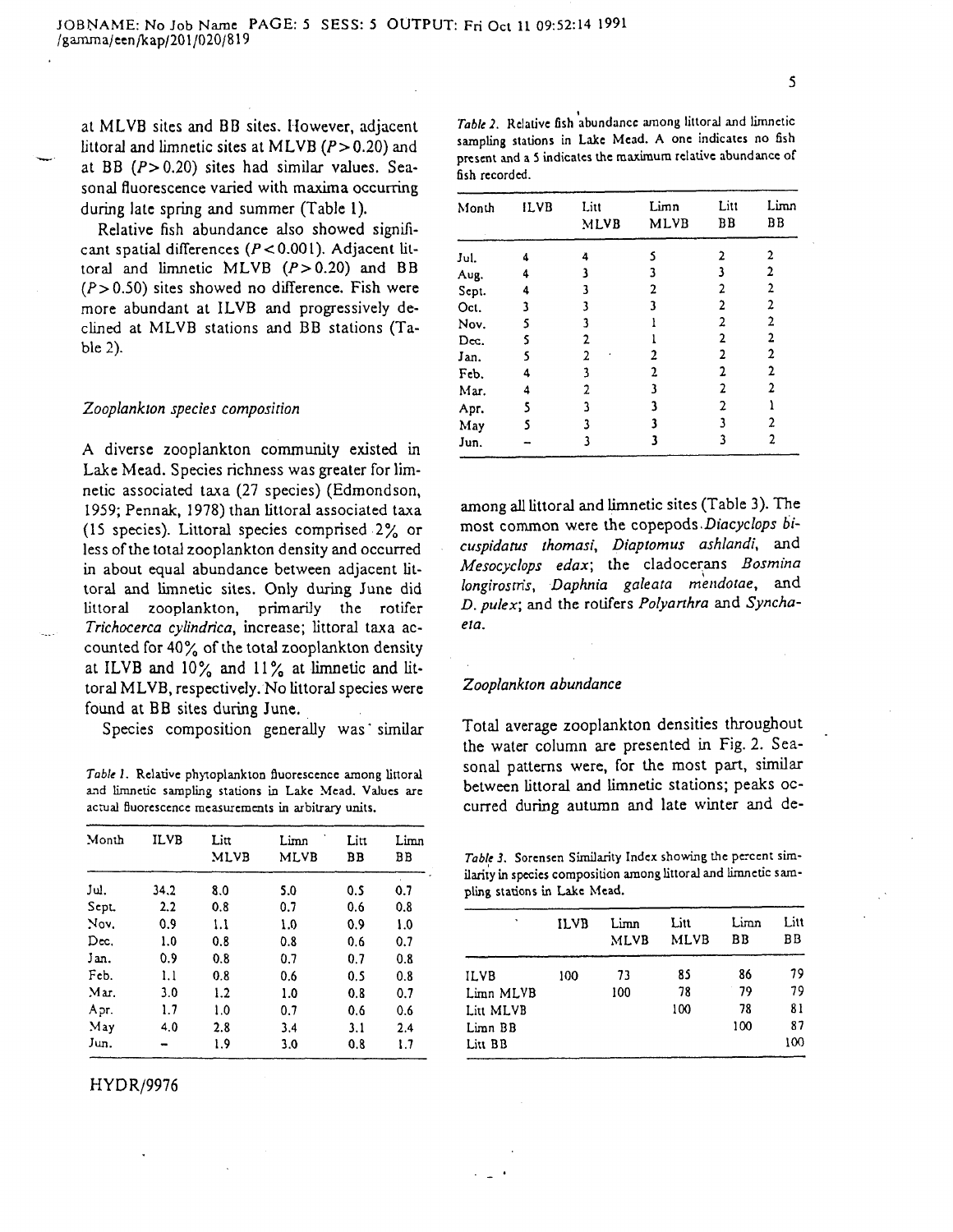

6

*Fig. 2.* Monthly lota] weighted-average zooplankton density among littoral and limnetic sampling stations in Lake Mead.

clined in late spring and summer. Densities were greatest at ILVB. Adjacent littoral and limnetic MLVB stations significantly differed  $(P<0.05)$  in total zooplankton density, however, both BB sites had a similar total zooplankton density (P > 0.20).

Table 3 shows results from Spearmans corre lation of zooplankton species with biological, physical, and chemical factors. Few species cor related with phytoplankton fluorescence and fish abundance, however, more species significantly correlated with physical and chemical factors.

Most species showed significant differences in density among sampling stations ( $P < 0.05$ ). Rotifers (mainly *Synchaeta* spp., *Polyanhra* spp., and, at times, *T. cylindrica)* accounted for a large portion of the zooplankton community during late summer and autumn at ILVB (Fig. 3). Rotifers were far less important at MLVB and BB and reached similar community dominance in adja cent littoral and limnetic sites. Copepods (mainly nauplii, copepodites, and to a lesser extent adult *Diaptomus ashlandf)* dominated during winter and most of spring at ILVB and throughout the year at littoral and limnetic MLVB and limnetic BB (Fig. 3). Cladocerans dominated only at littoral BB when *Bosmina longirostris* and *Daphnia galeata mendotae* increased in abundance during sum mer and early autumn (Fig. 3). However, densi ties of *Mesocyclops edax* (P > 0.10), *Diaptomus ashlandi (P>* 0.995), *D. reighardi (P>0.25), Daphnia pulex(P>Q.\Q),* and D. *galeata mendotae*

*(P>* 0.90) showed no significant difference among stations.

Figure 4 summarizes relative phytoplankton fluorescence, relative fish abundance, and total zooplankton densities averaged during the study. These factors were greatest at ILVB and progres sively declined at MLVB and even further at BB.

# Discussion

Zooplankton species composition in littoral and limnetic areas in Lake Mead was similar with few littoral taxa in either. Similar horizontal species distribution might result from several factors. The area of littoral zone is relatively small with little structural complexity and wind-generated cur rents can easily mix water between inshore and offshore areas. This may result in homogeneous physical and chemical environments and aid in the transport and mixing of zooplankton (George & Edwards, 1976; Hart, 1976; Kairesalo, 1980). The absence of rooted aquatic vegetation, how ever, appears to be a major contributor in reducing the number of littoral zooplankton species (Straskraba, 1964; Stolbunova & Stolbunov, 1981; Lemly & Dimmick, 1982a, b). Green (1986) suggested that vegetation is more important in increasing species diversity than merely location (i.e., inshore or offshore areas) because of greater habitat complexity than openwater. Williams (1982) found 24 littoral chydorid species in a lake dominated by littoral vegetation, and Quade (1969) found over 20 littoral cladoceran species amongst vegetation in each of several lakes. Lakes with extensively vegetated littoral zones have greater habitat heterogeneity contributing to greater species richness than lakes that lack veg etation (Pennak, 1966; Stolbunova & Stolbunov, 1981; Lemly & Dimmick, 1982a). Large, dense macrophyte stands also reduce horizontal water mixing and transport of plankton between littoral and limnetic zones (Kairesalo, 1980).

Although zooplankton species composition was horizontally similar, there was considerable variation among other environmental conditions. Significant difference in phytoplankton biomass

HYDR/9976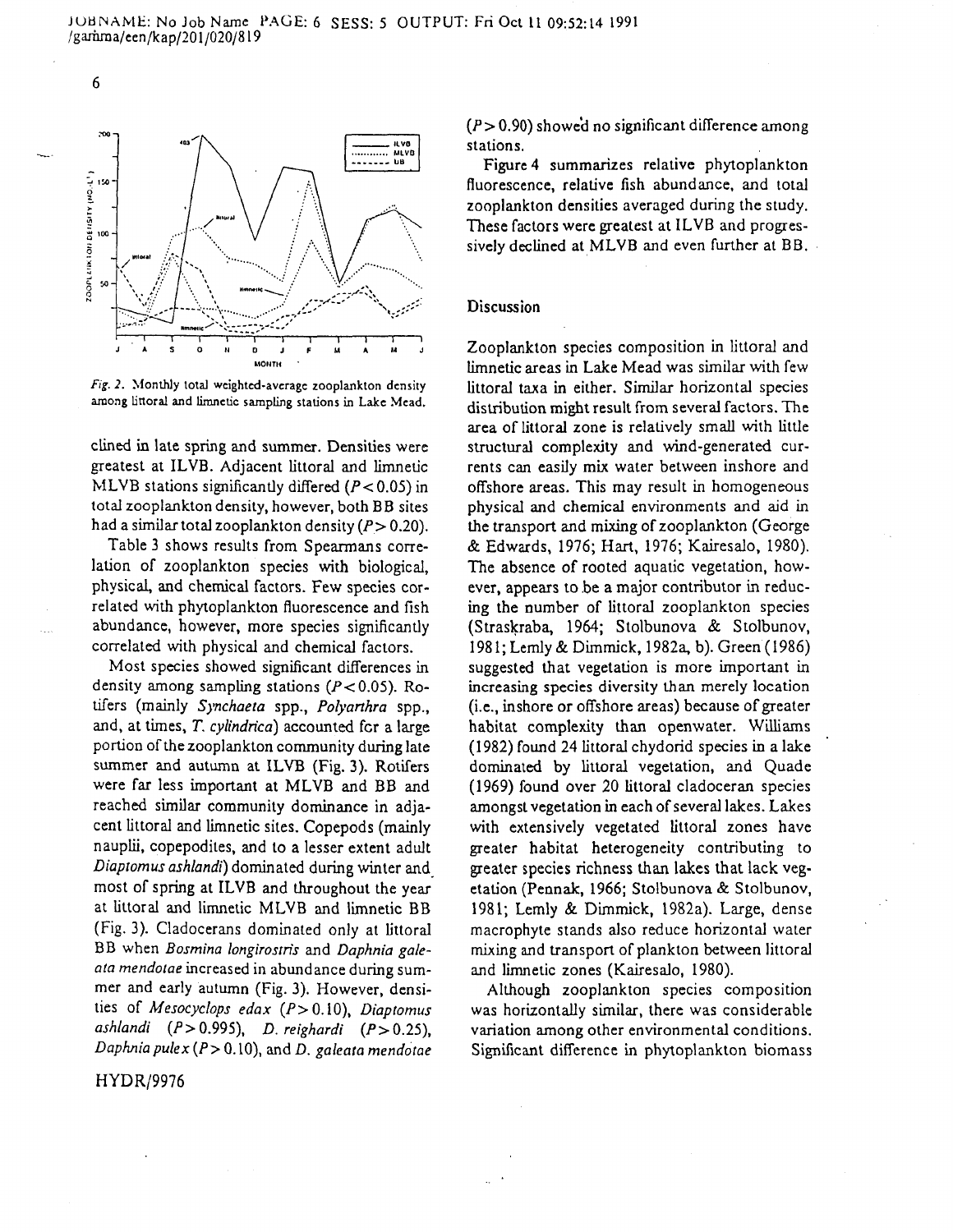



water high is<br>plankton bio<br>xxxmmm  $\frac{v}{2}$ Las Vegas Wash inflow containing treated was<br>water high in phosphorus that enhances ph \* Las Vega<br>water hig<br>plankton<br>HYDR/9 as Wash inflow containing<br>gh in phosphorus that en<br>1 biomass and growth (Ba (Baker & littoral and limnetic zones. ILVB was located ever, no difference was found between adjacer<br>littoral and limnetic zones. II VB was located near red horizontally from ILVB to BB, ho reated waste<br>ances phyte<br>er & Paulsor

# $HYP$  /9976



(Baker & Paulson, 1981). Zooplankton<br>dances also were greater at ILVB and sp (Baker & Paulson, 1981). Zoopla<br>dances also were greater at ILVB middle Las Vegas Bay and trients print<br>rent reduc<br>in middle 1981; Paulson & Baker, 1984). E<br>trients primarily due to a deep-wa<br>rent reduces growth and standing ci **C O** Ison & Baker, 1984). Diffusion of numarily due to a deep-water density cur-<br>es growth and standing stock of algae<br>Las Vegas Bay and Boulder Basir trients primarily due to a deep-water density cur-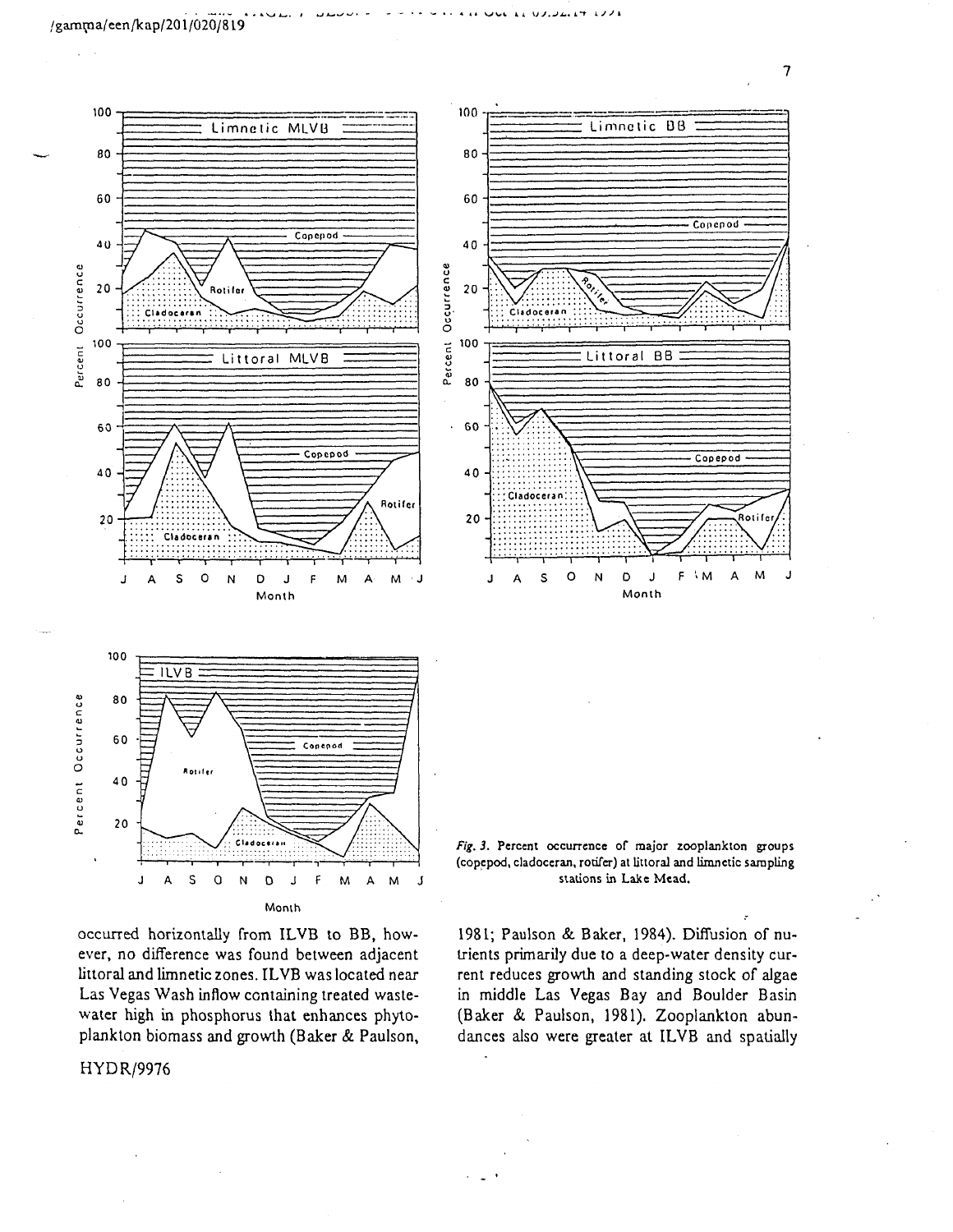0.341\*  $-0.114$ 0.077 0.201  $-0.061$  $-0.014$ 0.018 0.321\* 0.272\* 0.017 0.409\* 0.366\*

 $-0.261$  $-0.054$ 0.229  $-0.169$  $-0.148$ 0.107 0.347\* 0.166  $-0.078$ 0.491\* 0.049

8

M cop D cop Dbt Me Da Dr Ds Bl Dgra Dp Rot Total

| $(P < 0.05)$ .       | biomass, fish abundance, dissolved oxygen, temperature, pH, and conductivity. An asteric indicates a significant difference |          |           |                       |                      |          |
|----------------------|-----------------------------------------------------------------------------------------------------------------------------|----------|-----------|-----------------------|----------------------|----------|
| Species <sup>5</sup> | Phytopl                                                                                                                     | Fish     | DO        | Temp                  | pН                   | Conduct  |
| naup                 | 0.098                                                                                                                       | $0.317*$ | $0.274*$  | $-0.146$              | $0.279$ <sup>*</sup> | 0.053    |
| C cop                | 0.080                                                                                                                       | 0.133    | 0.233     | $-0.361$ <sup>*</sup> | $0.290*$             | $-0.181$ |
| M cop                | $0.341*$                                                                                                                    | $0.341*$ | $-0.299*$ | $0.472*$              | $0.506*$             | $0.401*$ |

 $- 0.299*$ 0.354\* 0.269\*  $-0.093$ 0.366\* 0.030 0.216  $-0.361*$ 0.023 0.230 0.357\* 0.329\*

 $- 0.797*$  $- 0.729*$ -0.131  $-0.859*$  $-0.413*$  $-0.668*$ 0.779\* 0.277\*  $-0.737*$ 0.153  $-0.105$ 

Table 4. Spearman's correlation coefficients of common zooplankton species abundance in Lake Mead with phytoplankton

| naup = nuaplii; C cop = <i>Diacyclops</i> copepodites: M cop = Mesocyclops copepodites; D cop = Diaptomus copepodites;         |  |
|--------------------------------------------------------------------------------------------------------------------------------|--|
| Dbt = Diacyclops bicuspidatus thomasi; Mc = Mesocyclops edax; Da = Diaptomus ashlandi; Dr = D. reighardi, Ds = D. siciloides;  |  |
| $B = Bosmina long resist; Dgm = Daphnia galeaia mendotae; Dp = D. pulse; Rot = rotifers; Total = total zooplankton abundance.$ |  |

paralleled phytoplankton fluorescence (see Fig. 4). However, monthly values did not signif icantly correlate suggesting the uncoupling of links between grazers and phytoplankton indicating other factors showing stronger interactions to af fect zooplankton dynamics. Wilde (1984), though, found a positive correlation in zooplankton abun dance and phytoplankton biomass (measured as chlorophyll-a).

The dominant open-water planktivorous fish in Lake Mead is threadfin shad *(Dorosoma petenense)* (Allan & Roden, 1978). Planktivores in the littoral zone include bluegill sunfish *(Lepomis macrochirus),* green sunfish *(L. cyanellus)* and many other larval and juvenile fishes that become abundant in spring and summer (Allan & Roden, 1978). During our study, fish abundance paral leled total zooplankton abundance. Fish such, as threadfin shad migrate from deep-water areas to Las Vegas Bay to spawn in spring and summer (Paulson & Espinosa, 1975; Allan & Roden, 1978). This suggests that these fish utilize areas of high food abundances that can support more fish and increase larval survival.

Zooplankton community structure differed monthly among sites indicating variability in fac-

HYDR/9976

tors influencing these patterns. For example, cla docerans dominated the littoral zone of BB in summer and autumn. *Bosmina longirostris* and *Daphnia galeaia mendotae* densities totaled nearly  $601<sup>-1</sup>$  in the littoral zone and less than  $101<sup>-1</sup>$  in the limnetic zone (Sollberger, 1987). It is possible that greater food resources and production oc curred in the Littoral zone. Porter (1977) noted

 $-0.048$ 0.061 0.392\*  $-0.031$ 0.072 0.105 0.196 0.423\* 0.207 0.167 0.263\*  $-0.580*$  $-0.452*$  $- 0.064$  $-0.671*$  $-0.288*$  $-0.545*$ 0.694\* 0.255\*  $-0.550*$ 0.239 0.128



*Fig. 4.* Annual average zooplankton density, relative phyto plankton fluorescence, and relative fish abundance among littoral and limnetic sampling stations in Lake Mead. Verti cal lines represent standard deviation.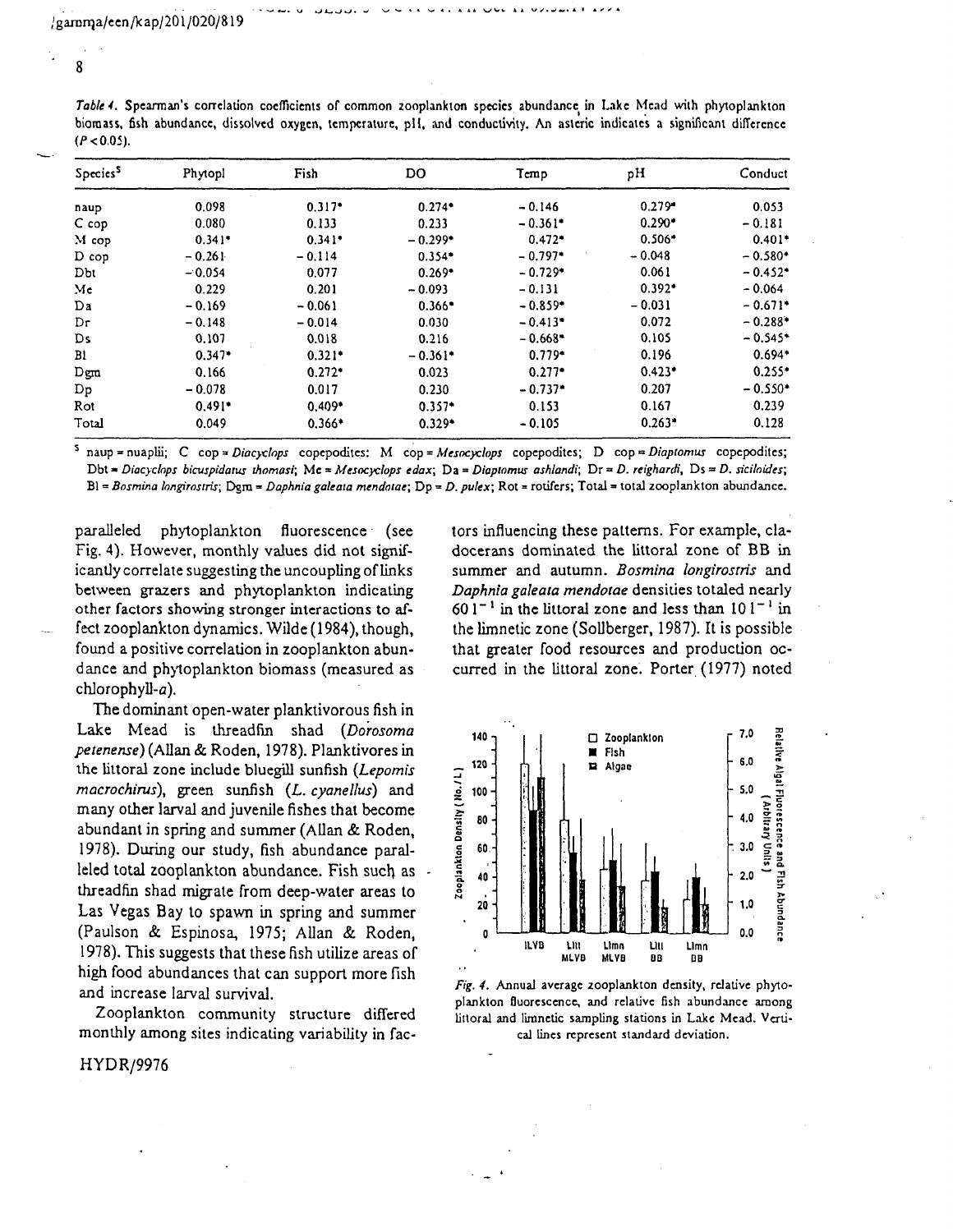that i n oligotrophic lakes phytoplankto n produc tion may be high enough to support a greater number of zooplankton than suggested by phytoplankto n biomass. Wind-induce d water cur rents als o ca n transport zooplankto n fro m off shore t o inshore areas (George & Edwards, 1976). Kairesal o & Penttila (1990) foun d that *Bosmina* longispina has relatively low resistance to windinduce d water currents whic h ma y control its hor izontal distribution.

Rotifers, whic h positivel y correlate d wit h phy toplankto n biomass, were most abundant at ILV B an d dominate d the zooplankto n commu nit y durin g summer an d autumn. Wilde (1984) als o foun d that rotifer spatial patter n parallele d those of chlorophyll- $a$  concentrations throughout Lake mead. Pace (1986) an d Zankai (1989) re porte d that rotifer abundances corresponde d t o algal biomass an d productio n rates an d were most abundant i n eutrophic areas of lakes wit h varia ble degrees of fertility. Since fis h were more abun dant at ILV B tha n other sites, selective predatio n ma y have eliminate d large competitive zooplank to n (suc h as *Daphnia)* lendin g t o the dominance of rotifers (Brooks & Dodson, 1965; Hurlbert & MuUa, 1981; Maclsaac & Gilbert, 1989). Rotifer abundances, however, never greatl y increase d until October an d November whe n densities reached about 3081<sup>-1</sup> and 631<sup>-1</sup>, respectively (Sollberger, 1987). This increase might have re sulte d fro m a shift i n larval fis h diets t o larger pre y items (Wilde & Paulson, 1988) or fro m more fa vorable conditions occurrin g for rotifer produc tio n t o offset predatio n losses (Hutchinson, 1967; Orcutt & Pace, 1984).

Man y zooplankto n species significantl y corre late d wit h temperature, DO, conductivity, an d pH. Physical an d chemical environments ca n in fluence zooplankto n seasonal abundances (Hutchinson, 1967), but fro m this stud y it is dif ficult t o determine the extent these factors con strai n species abundances.

In summary, most zooplankto n species showe d differences i n horizontal distributio n betwee n lit toral an d limnetic habitats. The lac k of littoral vegetatio n an d similar limnological conditions probabl y resulte d i n the dominance of limnetic

HYDR/9976

zooplankton in littoral areas and low species richness of littoral taxa. If the littoral zone containe d dense weedbeds, the n perhaps zooplankto n spe cies richness woul d be greater i n Lake Mead. Our data suggests that other factors, particularl y rela tive abundance of fish, greatl y influence zoop lankto n horizontal abundances an d percent spe cies composition.

# Acknowledgements

We greatl y appreciate hel p fro m Lisa Heki dur in g fiel d sampling. Gene Wilde, Mike Meador, Bill Richardson, an d Marti n Cryer made valuable comments for improvements t o the manuscript. Thanks als o t o Phili p Dixo n for suggestin g ap propriate statistical analyses. The draftin g of Fig. 4 came fro m support of the Unite d States Department of Energ y an d the Researc h Foun datio n of the Universit y of Georgia, contract DE- AC-09-76SR00819.

# References

Allan, R. C. *&* D. L. Roden, 1978. Fish of Lakes Mead and Mohavc. Nev. Dept. Wildl. Biol. Bull. No. 7. 105 pp.

¥

- Baker, J. R. & L. J. Paulson, 1981. Influences of Las Vegas Wash density current on nutrient availability and phyto plankton growth in Lake Mead. pp. 1639-1647. In: H. G. Stefan (ed.), Symposiu m on surface water impoundments ASCE. June 2-5, 1980. Minneapolis, MN.
- Brooks, J. L. & S. I. Dodson, 1965. Predation, body size and competition of plankton. Science 150: 552-564.
- Cryer, M. & C. R. Townsend, 1988. Spatial distribution of zooplankton in a shallo w eutiophic lake, with a discussion on its relation to fish predation. J. Plankton Res. 10: 487- 501.
- DeBcrnardi, R., G. Giussani, E. L. Pcdrctti & T. Ruffoni, 1985. Population dynamics of pelagic cladocerans in three lakes with different trophy. Verh. int. Ver. Limnol. 22: 3035-3039.
- Edmondson, W. T. (ed.), 1959. Fresh water biology. John Wiley and Sons. Ne w York, NY. 1248 pp.
- Gehrs, C. W., 1974. Horizontal distribution and abundance of *Diapiomus clavipes* Schacht in relation to *Poiamogiton foliosus* in a pond and under experimental conditions. Limnol. Occanogr. 19: 100-104.
- George, D. G. & R. W. Edwards, 1976. The effects of wind on the distribution of chlorophyll A on crustacean plank-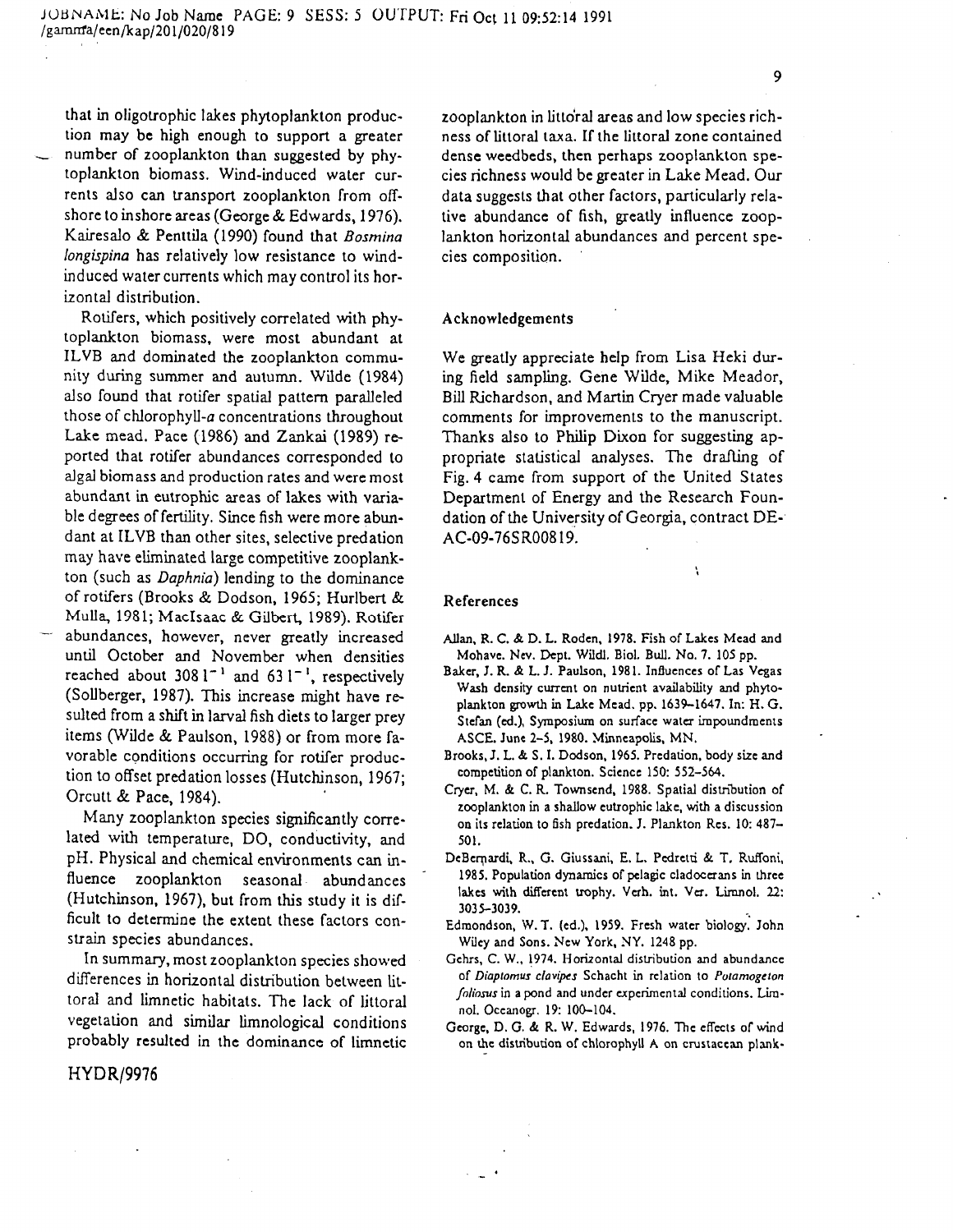10

ton in a shallow eutrophic reservoir. J. appl. Ecol. 13: 667- 690.

- Green, J., 1986. Associations of zooplankton in six crater lakes in Arizona, Mexico and New Mexico. J. Zool. 208: 138-159.
- Haley, J. S., S. Leavitt, L. Paulson & D. H. Bacpler, 1987. Lake Mead cover enhancement project. Lake Mead Limnol. Res. Cent., Las Vegas, Nevada. Tech. Rept. No. 18. 117pp.
- Hart, R. C., 1976. Horizontal distribution of the copcpod *Pseudodiaplomta hessi* in subtropical Lake Sibaya. Fresh wat. Biol. 8:415-421.
- Heaney, S. I., 1978. Some observations on the *in vivo* fluo rescence technique to determine chlorophyll-a in natural populations and cultures of freshwater phytoplankton. Freshwat. Biol. 8: 115-126.
- Hoffman, D. A. & A. R. Jonez, 1973. Lake Mead, a case history, pp. 220-233. In: W. C. Ackerraan, G. C. White & E. B. Wonhington (eds.), Man-Made lakes: their problems and environmental effects. Geographical Monograph Se ries No. 17.
- Hurlbert, S. H. & M. S. Mulla, 1981. Impacts of mosquitofish (Gambusia affinis) predation on plankton communities. Hydrobiologia 83: 125-151.
- Hutchinson, G. E., 1967. A treatise on limnology. Vol. II. Introduction to lake biology and the limnoplankton. John Wiley and Sons. New York, NY. 1115 pp.
- Jakobsen, P. J. & G. H. Johnsen, 1987. The influence of prc dation on horizontal distribution of zooplankton species. Freshwat. Biol. 17: 501-507.
- Kaircsalo, T., 1980. Diurnal fluctuations within a littoral plankton community in oligotrophic Lake Paajarvi, south ern Finland. Freshwat. Biol. 10: 533-537.
- Kairesalo, T. *&.* S. Penttila, 1990. Effects of light and water Sow on the spatial distribution of littoral *Bosmina longispina* LEYDIG (Cladocera). Verh. int. Ver. Limnol. 24: 682-687.
- Lemly, A. D. & J. F. Dirnmick, 1982a. Structure and dynam ics of zooplankton communities in the littoral zone of some North Carolina lakes. Hydrobiologia 88: 299-307.
- Lemly, A. D. & J. F. Dimmick, 1982b. Growth of young-of the-year and yearling ccntrarchids in relation to zooplank ton in the littoral zone of lakes. Copcia (1982): 305-321.
- Maclsaac, H. J. & J. J. Gilbert, 1989. Competition between rotifers and cladocerans of different body sizes. Oecologia 81: 295-301.
- McCaulcy, E. & J. Kalff, 1980. Empirical relationships be tween phytoplankton and zooplankton biomass in lakes. Can. J. Fish, aquat. Sci. 38: 458-463.
- Meyer, D. G., 1984. Habitat, shifting, feeding mode versatil ity, and alternate resource exploitation by herbivorous cladoceran zooplankton in a montane lake. pp. 309-345. In: D. G. Meyer & J. R. Strickler (eds.), Trophic interac tions within aquatic ecosystems. Westview Press. Boulder, CO. on an halle estable tracted and the state. In the state of the state in the state of the state and the state in the state of the state in Africa 2018. In the state of the state of the state of the state of the state of th
- Orcutt, J. D., Jr. & M. L. Pace, 1984. Seasonal dynamics of

- 
- 
- 
- 
- 
- 
- 
- 
- 
- 
- 
- 
- 
- 
- 
- 
- 
- 

i a

HYDR/9976